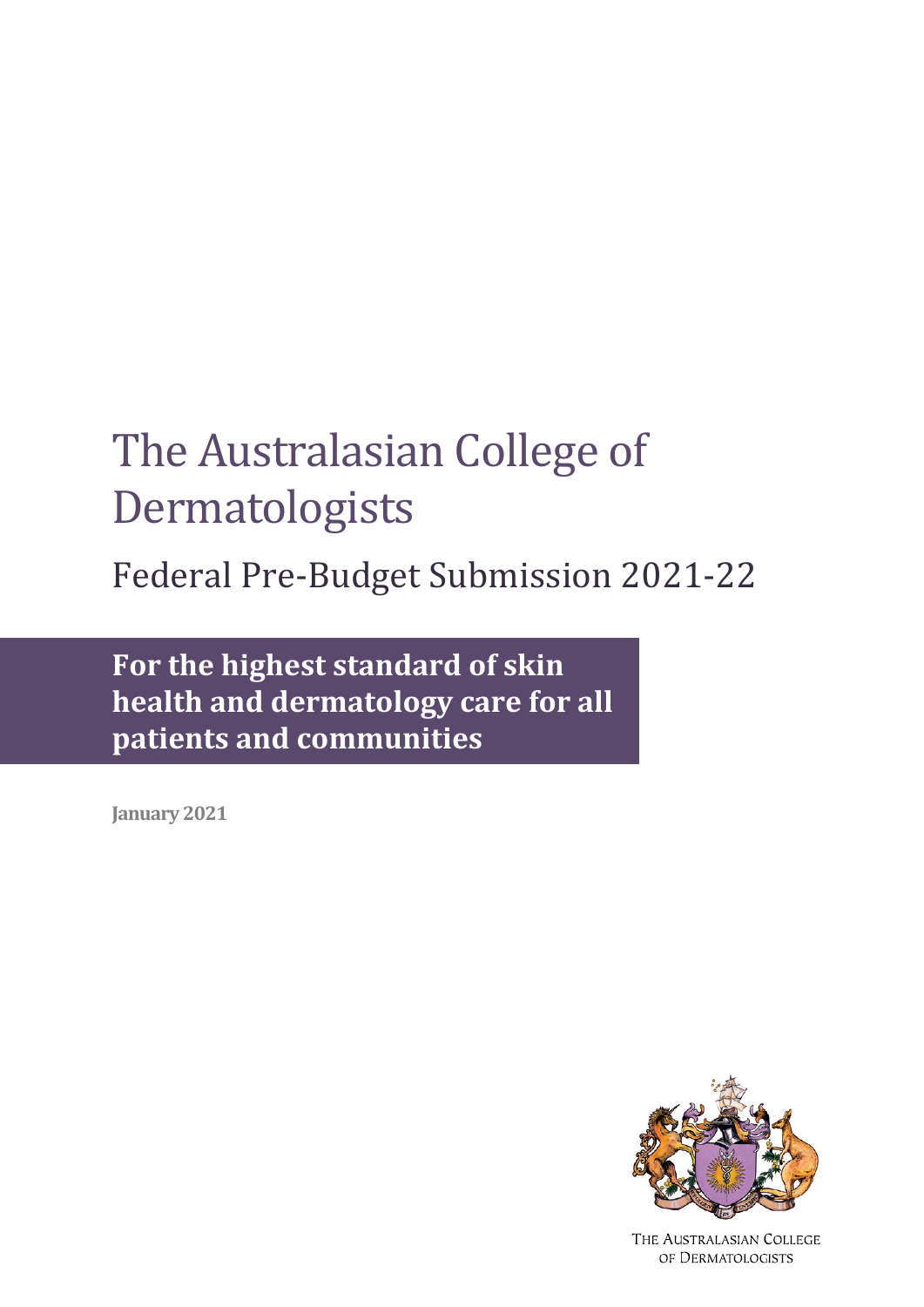Dermatologists specialise in the diagnosis, treatment and management of all skin diseases and conditions, including skin cancer. With skills and expertise spanning medical, surgical and procedural dermatology, specialist dermatologists are at the forefront of research and innovation in skin health.



The Australasian College of Dermatologists (ACD) is the sole medical college accredited by the Australian Medical Council for the training and continuing professional development of medical practitioners in the specialty of dermatology. As the national peak membership organisation, we represent over 550 dermatologist Fellows (FACD) and 100 trainees.

We are the leading authority in Australia for dermatology, providing information, advocacy and advice to patients, communities, government and other stakeholders on skin health and dermatological practice.

Our vision is for the highest standard of skin health and dermatology care to be accessible to all patients and communities.

> THE AUSTRALASIAN COLLEGE OF DERMATOLOGISTS Suite 2A, Level 2, 9 Blaxland Road, Rhodes NSW 2138 PO Box 3785 Rhodes NSW 2138 Telephone +61 2 8765 0242 Email [admin@dermcoll.edu.au](mailto:admin@dermcoll.edu.au) Website [www.dermcoll.edu.au](http://www.dermcoll.edu.au/)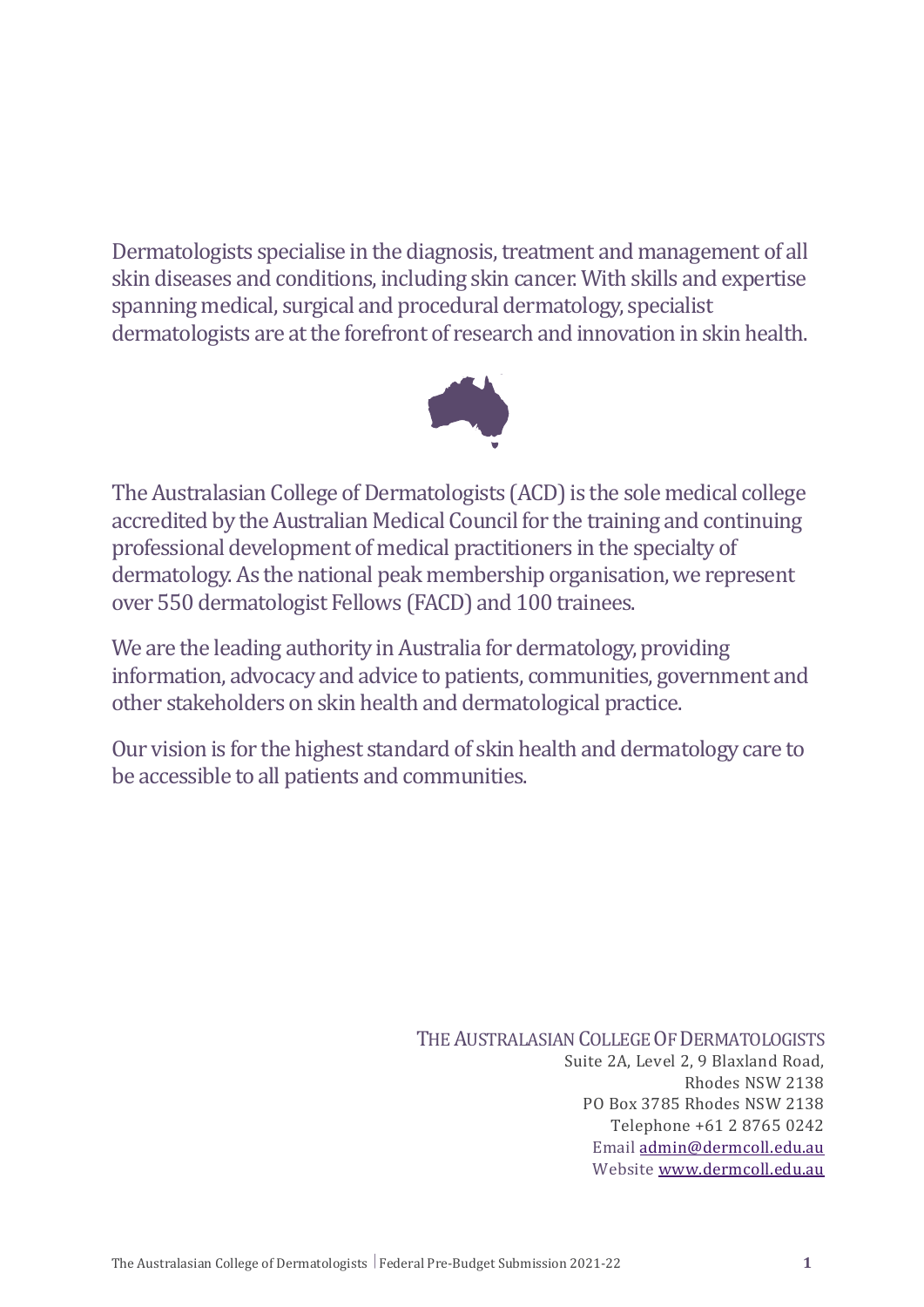# Executive summary

Almost 1 million people in Australia – over 4% of the population – suffer from a long term condition of the skin[1](#page-8-0). Many of these are, or without early intervention become, chronic conditions with significant health, psychosocial and economic impacts.

Dermatologists are specialist doctors who have undergone a minimum of 4 years postgraduate specialist training in the diagnosis, treatment and prevention of skin diseases and cancers. Access to specialist dermatolog[y](#page-8-2) services leads to improved patient outcomes<sup>[2](#page-8-1)</sup> and drives efficiencies within the health system3. However, the workforce is in substantial shortage and is geographically maldistributed.

There is clear evidence of poorer outcomes for patients with dermatological conditions living in regional, rural and remote areas[4,](#page-8-3)[5,](#page-8-4)[6](#page-8-5)with limited access to specialist dermatology services being a key contributing factor<sup>[7](#page-8-6),[8](#page-8-7)</sup>.

Increasing the specialist workforce relies on adequate funding for training placements and on sufficient numbers of clinical supervisors being

Workforce shortages, urban-centric distribution and funding constraints on training positions mean too many Australians do not have access the timely, geographically convenient dermatology care they need.

available to train and support the next generation of doctors[9.](#page-8-8) Both are needed if we are to build the sustainable regional training hubs needed to grow workforce capacity to meet all Australians' healthcare needs.

The majority of dermatologists work in private practice, and while many hold hospital appointments, these tend to be small FTE roles due to the scarcity of funding for consultant positions in public hospitals. The Federal Government's Specialist Training Program (STP) has been a gamechanger – increasing opportunities to train in rural and remote areas and leveraging supervisory capacity in private settings. This investment has so far enabled the ACD to expand the training program by 25% and to create a dedicated Aboriginal and Torres Strait Islander training position. Without this Federal investment over last decade, addressing the shortage of dermatologists would have been all the more intractable. However, there is an urgent need to accelerate workforce growth to meet current and future demand for dermatology services and we strongly encourage the Government to build on this successful investment.

At the same time, telehealth-enabled service delivery, triage, intra and inter-professional assessment and advice, and training models are also helping to optimise utilisation of our scarce dermatology workforce. During COVID-19, a necessary triaging and re-examination of the optimal way of delivering services led to a rise in the use of telehealth as effective and appropriate in a number of situations and circumstances. Government investment in these models of care and training, and the communications infrastructure underpinning them, will be critical to the future sustainability of our healthcare system.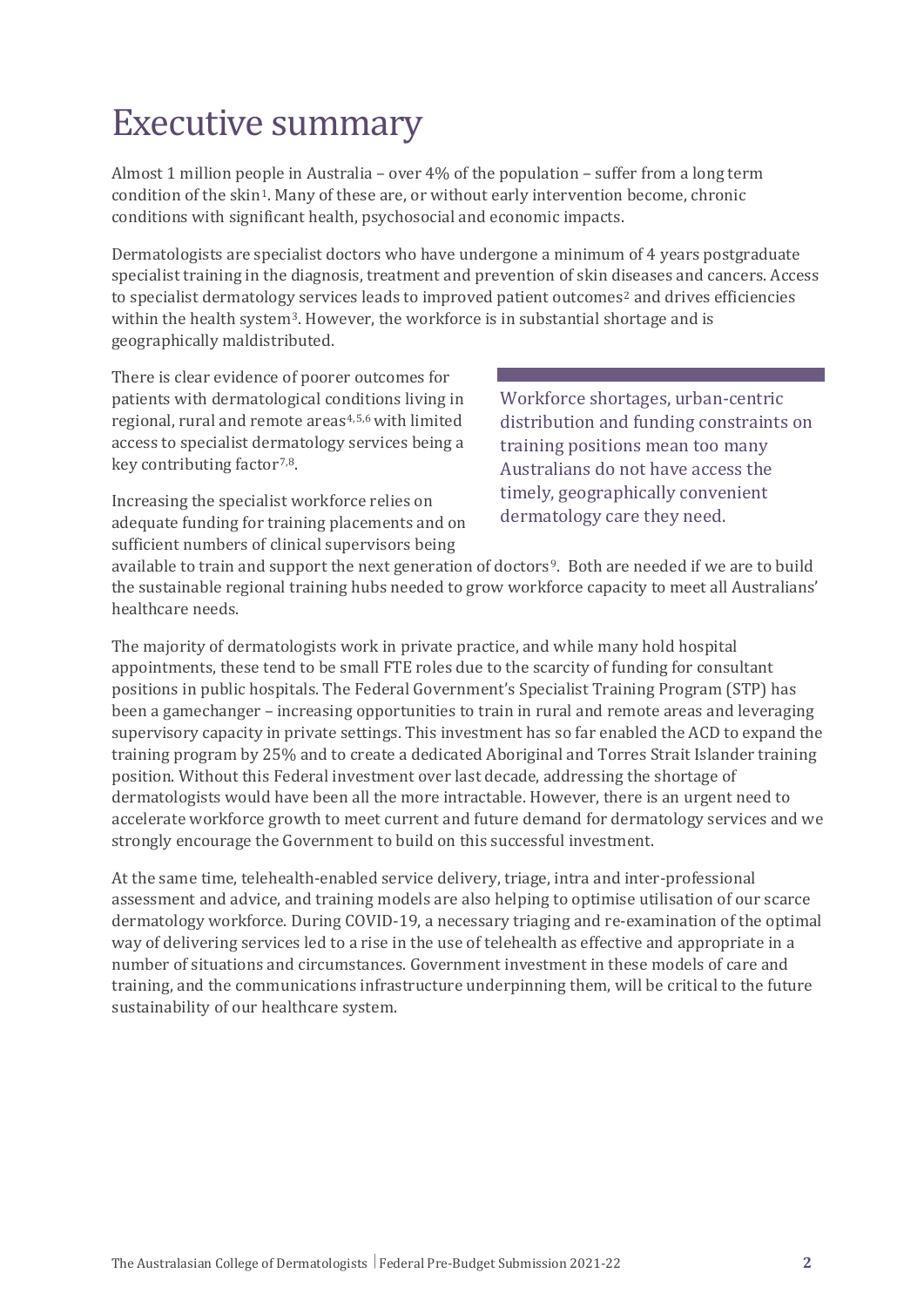## **Recommendations**

All Australians should be able to access the highest standard of skin health and the dermatology care they need.

To ensure the current and future dermatology needs of Australians are met, the ACD is calling for Federal Government support for:



**Four additional dermatology training positions in expanded settings, such as rural and private practice.** Investment: \$600,000 per position over four years.

 $\vert 2 \vert$ 

**Leverage COVID-19 learnings to embed telehealth into the health system by specifically incorporating telehealth into specialty training funding schemes.**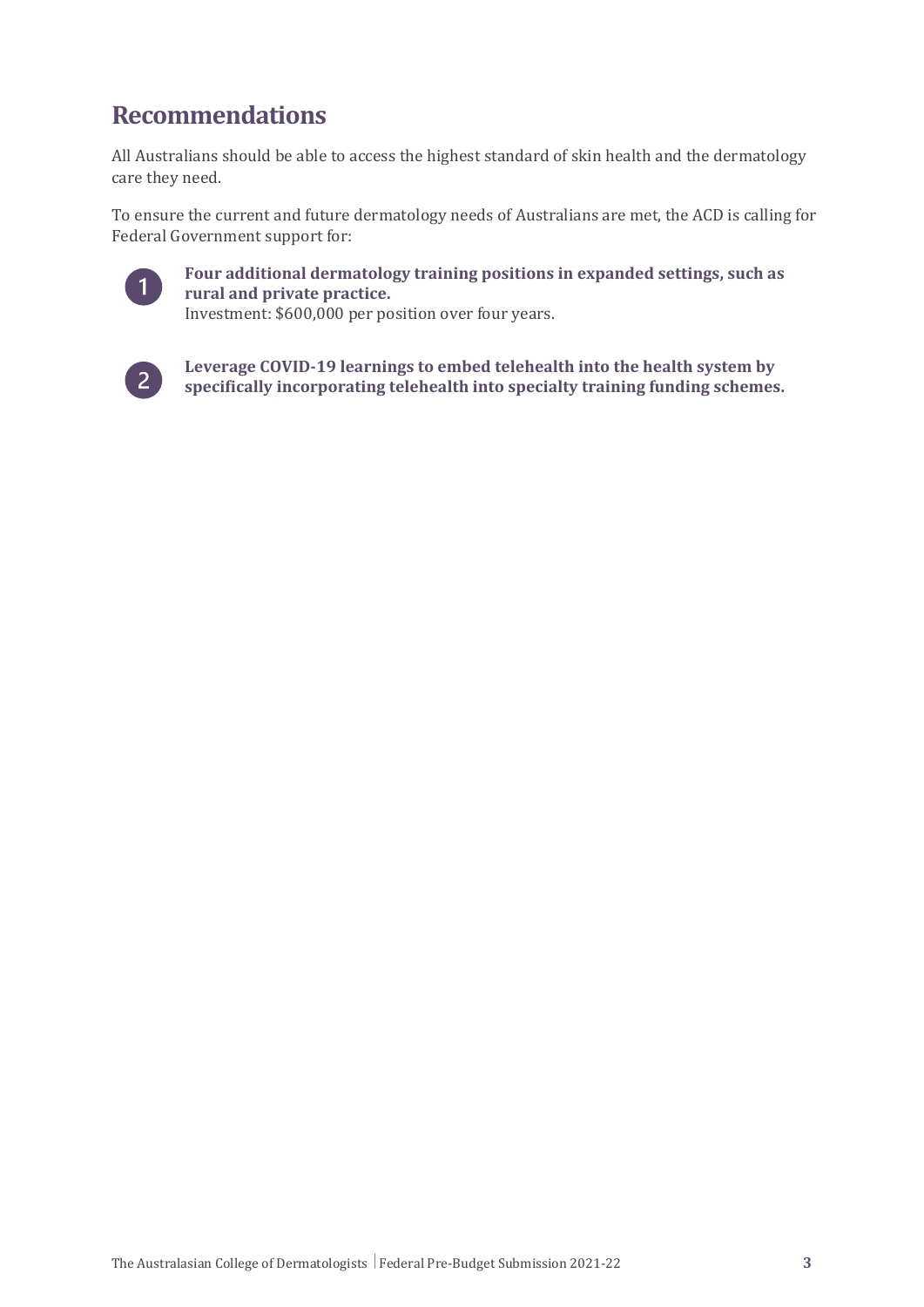# Increasing capacity to deliver specialist dermatology services for all Australians



**Four additional dermatology training positions in expanded settings, such as rural and private practice** 

#### **WHY THIS MATTERS**

All Australians should be able to access the highest standard of skin health and dermatology care. Yet workforce shortages, urban-centric distribution and funding constraints on training positions means many Australians do not have access the timely, geographically convenient care they need.

#### **SUPPLY AND DEMAND OF THE DERMATOLOGIST WORKFORCE**

According to the Department of Health, the Australian specialist dermatology workforce shortage is predicted to increase to a shortage of 90 FTE dermatologists by 2030 - almost 15% less than required to meet the dermatological health care needs of the Australian population[10.](#page-8-9)

There are approximately 100 registrars in the ACD national training program. At a national level, an expansion of the training program of 8.7 FTE training positions *annually* is needed to meet the projected demand for dermatology services over the next 10 years.



**Figure 1. Annual increase in training positions required to meet future needs**

Workforce maldistribution further reduces dermatology capacity in regional, rural and remote areas, with over 90% of dermatologists in Australia living and practising in major metropolitan centres. This results in inequitable access to services in regional and rural areas and is reflected in poorer patient outcomes across several key health measures.

At the same time dermatology service demand is growing at a higher rate due primarily to population increases, the ageing population, medical technology changes and complexity of care. Melanoma and non-melanoma skin cancer rates continue to rise, $11$  as does the corresponding demand for surveillance, management and follow up. In 2017, the annual health system expenditure for melanoma alone was estimated at AU\$272 million.[12](#page-8-11) There are increasing numbers of infectious disease, cutaneous oncology, rheumatology, gynaecology, immunology and paediatric services that require ongoing interaction with dermatology to maintain patient outcomes. These make addressing the workforce shortage ever more urgent.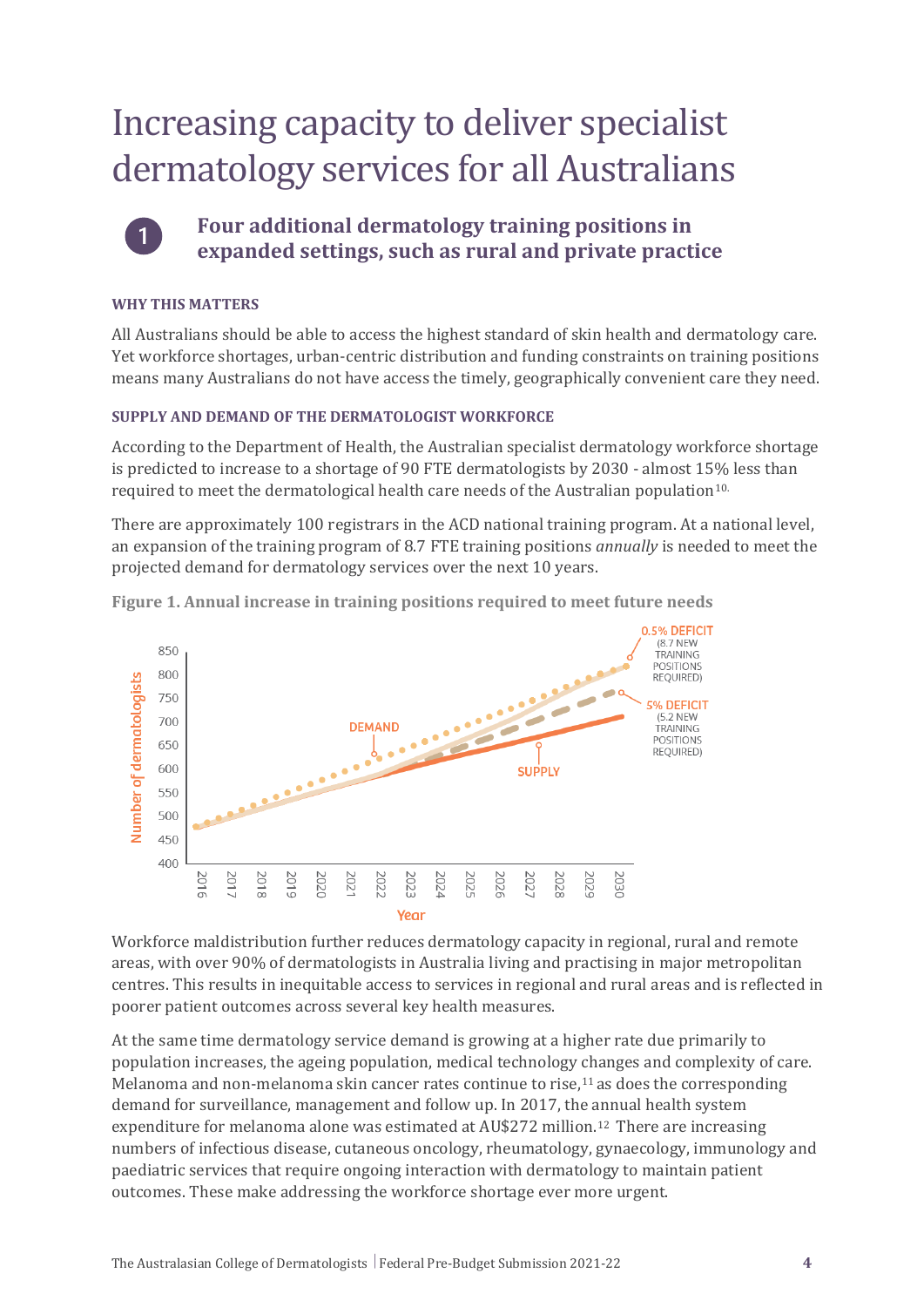#### **THE VALUE OF FEDERALLY-FUNDED SPECIALIST TRAINING IN EXPANDED SETTINGS**

The sustainability of the specialist workforce relies not only on adequate funding for training placements but on sufficient numbers of clinical supervisors being available to train and support the next generation of doctors[13](#page-8-12). The insufficient funding for dermatology consultant positions in public hospitals, and indeed with many hospitals having no state-funded dermatology service, is a significant barrier.

The ACD is working with jurisdictional health departments and health services to expand public hospital services, incorporating both dermatologists and trainees. However, at the present time while 70% of training occurs in public hospitals, over 90% of Fellows' work is undertaken either in the private sector or in a public/private mix. As recognised by the Government, Commonwealth investment is needed to enable delivery of new models of specialist dermatologist training in these expanded settings.

Commonwealth initiatives such as the Specialist Training Program (STP) have been instrumental in increasing opportunities to train in rural and remote areas and in leveraging supervisory capacity in private settings. The Australasian College of Dermatologists has 29 STP funded training positions nationally and this has enabled us to expand the capacity of our training program by 25%, greatly benefiting the training program and increasing the availability of specialist services in rural and regional areas<sup>[14](#page-8-13)</sup>.

This investment has enabled the ACD to work with private, multidisciplinary facilities like The Skin Hospital (Westmead and Darlinghurst), the Skin Health Institute (Melbourne) and the Queensland Institute of Dermatology (Brisbane) that have the supervisory capacity and infrastructure to provide registrars with high quality training opportunities within general and sub-specialty clinics, and well supported rural rotations.

The program has also enabled us to offer a designated Aboriginal and Torres Strait Islander dermatology training position for an applicant who meets the requirements of selection into the training program. This move has seen us go from having no Aboriginal and Torres Strait Islander dermatologists in Australia to graduating our first Aboriginal dermatologist in 2019 with a further two First Nations trainees currently progressing through the training program.

With an ageing workforce and current workforce shortages, there remains a pressing need to further accelerate expansion of the training program. The system is extremely fragile, particularly in outer metro, regional, rural and remote areas where there are fewer supervisors to call upon. Even larger regional centres outside of metropolitan areas face possible workforce depletion unless we can act now to fully leverage the supervisory capacity that does exist to boost workforce growth. We are therefore calling on the Federal Government to build on its investment to date by expanding its successful support for dermatology training in expanded settings.

#### **To build on progress to date, we are seeking Federal Government support for the creation of four additional funded training positions for dermatology.**

*Investment: \$150,000 per annum over four years for each registrar position (\$600,000 in total per position) that will cover the registrar salary, on-costs and rural loading for completion of the 4-year ACD dermatology training program.[\\*](#page-5-0)*

<span id="page-5-0"></span>**<sup>\*</sup>** The ACD training program of four years of defined clinical and educational experience in training positions accredited by the College and a series of assessments, culminating in the Fellowship Examinations.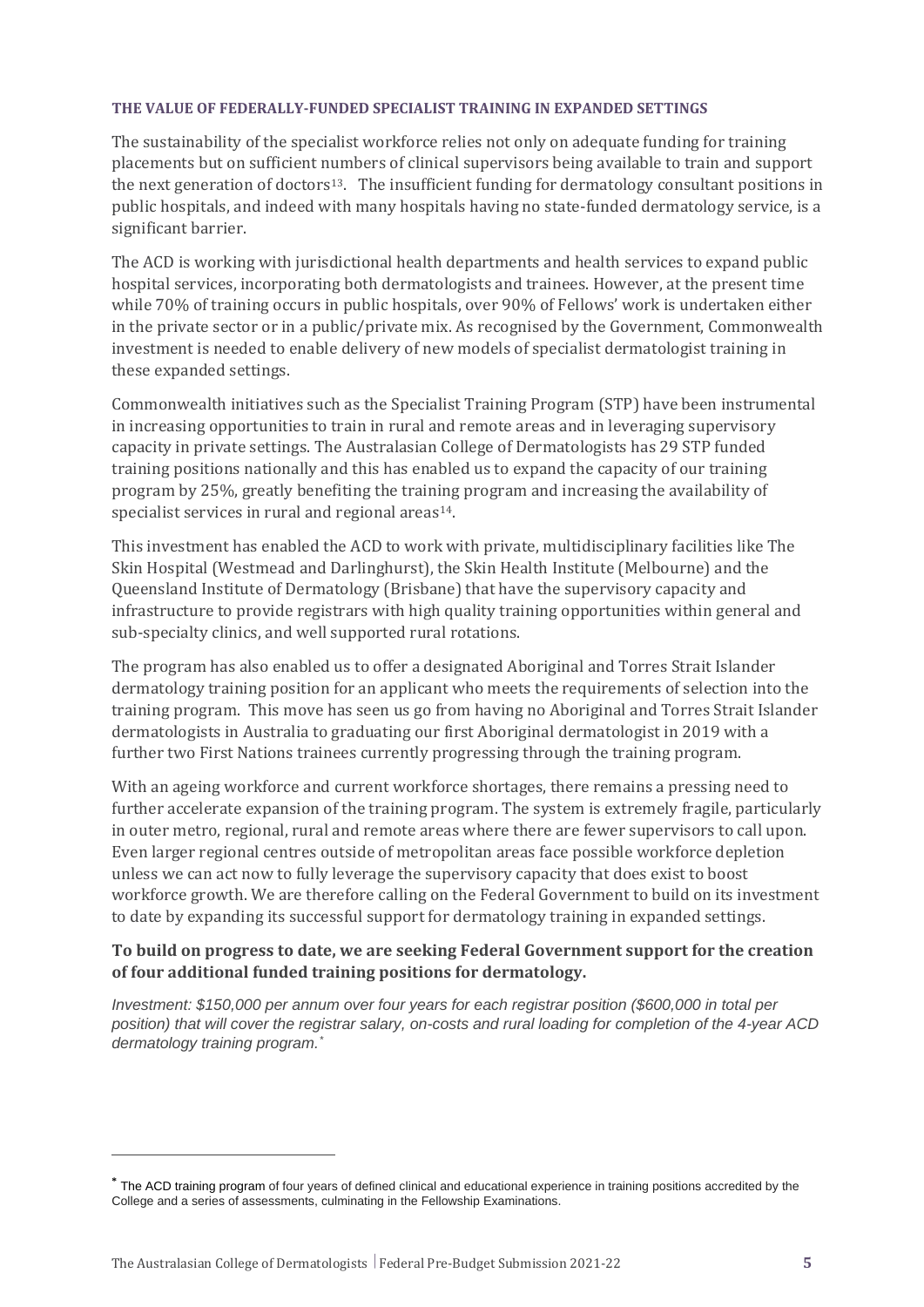

### **Leverage COVID-19 learnings to embed telehealth into the health system by specifically incorporating telehealth into specialty training funding schemes.**

#### **WHY THIS MATTERS**

A key challenge to growing the dermatology workforce and supporting training in regional and rural areas is having sufficient clinical supervisors available. Telehealth-enabled models provide the opportunity to tap into a broader pool of supervisory capacity, putting regional and private training on a more sustainable footing and providing trainees with valuable experience in a model that is transforming delivery of care.

#### **THE VALUE OF TELEHEALTH IN IMPROVING ACCESS TO DERMATOLOGY SERVICES**

We welcome the Minister for Health's announcement that for the long term, telehealth will become a permanent part of the Medicare system.

Due to the chronic nature of many dermatological conditions, patient management often requires

long term treatment approaches and follow up to ensure optimal outcomes and prevent disease recurrence. Telehealth models are proving highly valuable in delivering timely access and continuity of care.

Teledermatology models - both telehealth consultations, and store-and-forward[†](#page-6-0)– have seen a significant boost, in both private and public settings, as hospitals and health services respond to COVID-19. They have proven their value at scale.

Teledermatology models are an effective means of supporting ongoing care closer to home, reducing the likelihood of treatment lapses and emergency department admissions. They are also a valuable training tool.

Before the COVID-19 pandemic, telehealth was already well recognised as a valuable model of care in dermatology. At the registrar level, telehealth is integrated into ACD's specialist training program within Fundamentals of Clinical Practice in Dermatology. To support Fellows in public and private practice, the College has also recently published peer reviewed Practice Guidelines in Teledermatology (2020), which include critical elements such as patient selection, technology requirements, security and consent.

COVID-19 prompted a necessary triaging of patients and re-examination of the optimal way of delivering service demonstrating that models incorporating telehealth could optimise service delivery in a number of cases, conditions, circumstances and episodes of care. Telehealth has been shown to have a particularly robust role in supporting continuity of care and ongoing management. Store and Forward teledermatology has been particularly valuable in providing a triage tool to identify those patients that require specialist care, considerably reducing waitlists, and to assist GP/ local clinician-led patient management.

<span id="page-6-0"></span><sup>†</sup> Store and Forward Teledermatology is a highly collaborative service delivery and inter- and intraprofessional assessment and advice model that enables a patient's local GP or medical specialist to capture high quality images and securely forward these images and clinical data to a dermatologist for assessment, diagnosis and therapeutic recommendation. It does not require the managing clinician and dermatologist to be online at the same time making it is a very efficient and flexible form of communication.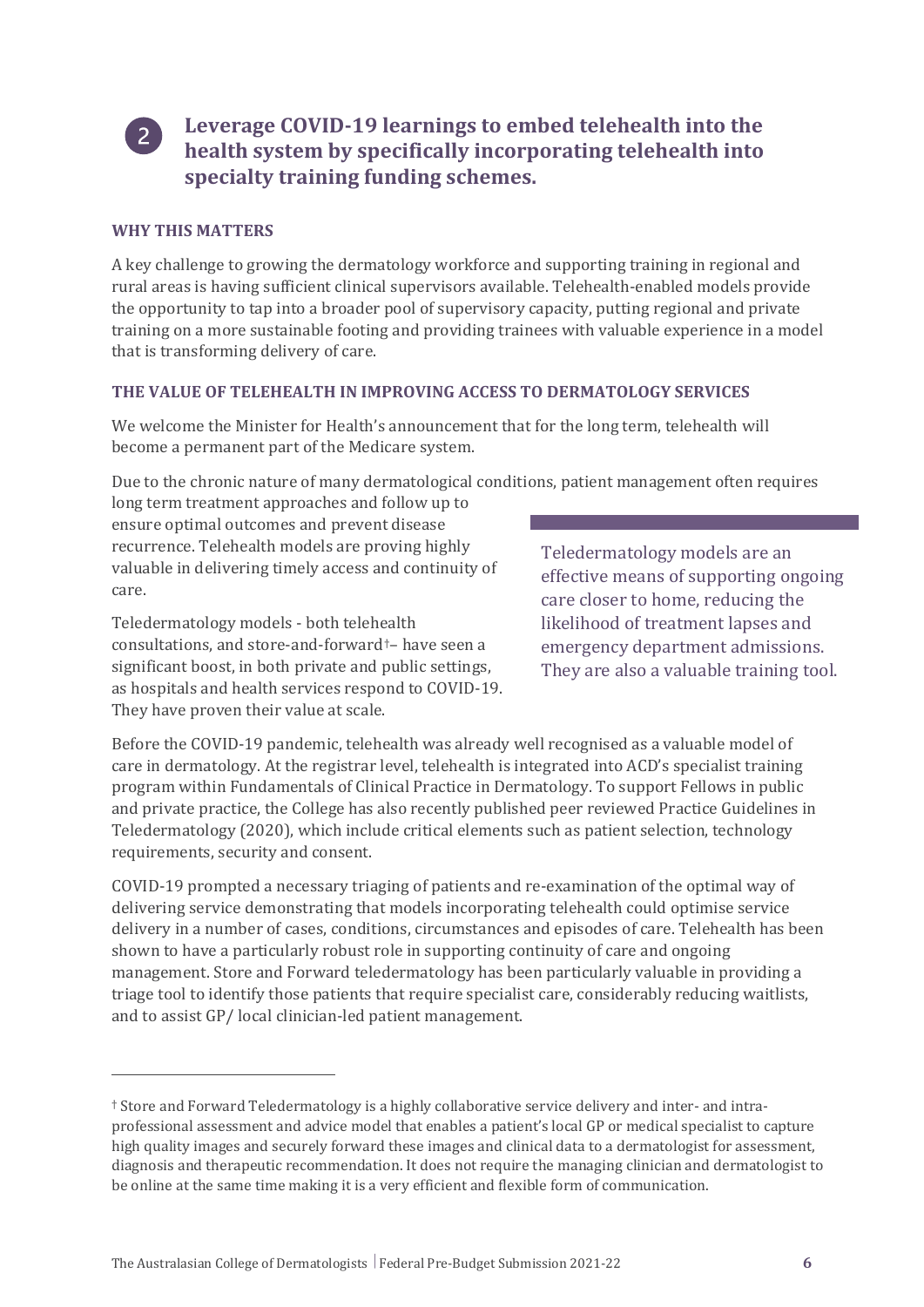Not only are these models helping to overcome access barriers, driving down waitlists and wait times and building broader health workforce capability and capacity, but they are also enabling greater workforce flexibility and providing a valuable and innovative teaching tool with the potential for remote supervision of trainees.

#### **TELEHEALTH PROVIDING VALUABLE CLINICAL SUPPORT AND SUPERVISION**

The use of teledermatology models has not only enabled delivery of specialist dermatology care to continue but it has reduced professional and personal isolation - made particularly acute by the COVID-19 – by enabling the provision of inter- and intra-professional clinical support, supervision and training to occur between doctors and between supervisors and trainees. It has meant training is not interrupted when supervisors are on leave or travel restrictions are in place, and importantly is providing trainees with valuable exposure to these models of care.

ACD has long been a proponent of incorporating teledermatology into registrar training as a means of equipping a future generation of doctors in these modalities. While we are making some headway in leveraging this model at a jurisdictional level, significant untapped capacity remains in the private sector.

There are a number of public and private facilities that have the infrastructure and supervisory capacity to support the model of teledermatology registrars and thereby boost service provision to regional, rural and remote communities within their catchment areas.

Incorporating teledermatology models into the criteria for current and future Federally-funded training would optimise use of a scarce supervisory workforce, place regional and private rotations on a more sustainable footing, create more flexible networks of support and equip our future workforce with the experience and skills they need to deliver timely, high quality care.

As a longstanding advocate for the use of telehealth as a safe complementary modality for the delivery of specialist care, we welcome the opportunity for ongoing discussion with the Federal Government on how we can take this opportunity to leverage and support these models to deliver a responsive and sustainable health system for the future.

**We recommend telehealth modalities of service provision and training be incorporated into Federally-funded training schemes.**